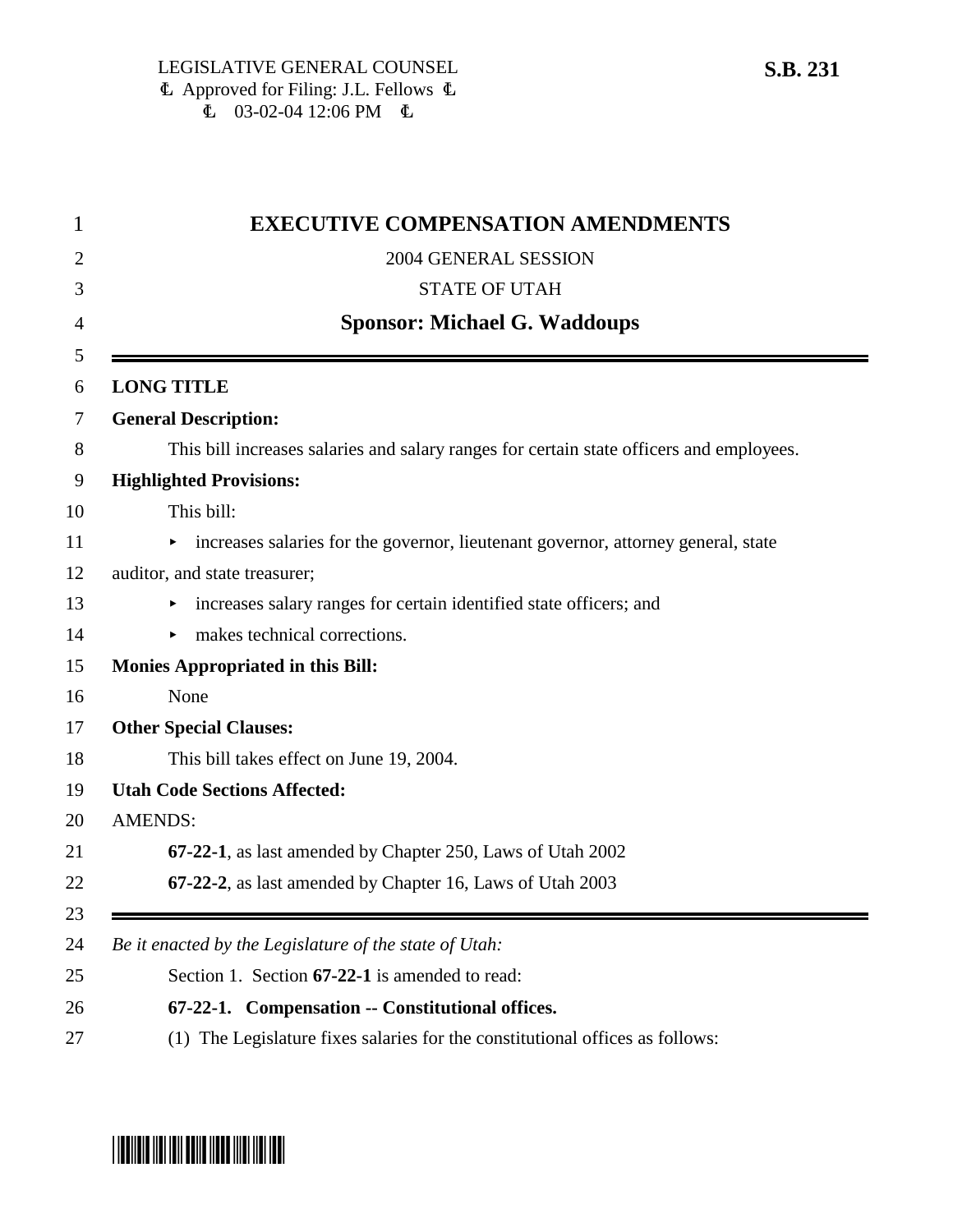# **S.B. 231 03-02-04 12:06 PM**

| 28 | (a) Governor                                                                                 | [ <del>\$100,600</del> ] \$101,600      |  |  |  |
|----|----------------------------------------------------------------------------------------------|-----------------------------------------|--|--|--|
| 29 | (b) Lieutenant Governor                                                                      | [ <del>\$78,200</del> ] \$79,000        |  |  |  |
| 30 | (c) Attorney General                                                                         | $[$ \$84,600] \$85,400                  |  |  |  |
| 31 | (d) State Auditor                                                                            | [ <del>\$80,700</del> ] <u>\$81,500</u> |  |  |  |
| 32 | (e) State Treasurer                                                                          | [ <del>\$78,200</del> ] <u>\$79,000</u> |  |  |  |
| 33 | (2) The Legislature fixes benefits for the constitutional offices as follows:                |                                         |  |  |  |
| 34 | (a) Governor:                                                                                |                                         |  |  |  |
| 35 | (i) a vehicle for official and personal use;                                                 |                                         |  |  |  |
| 36 | (ii) housing;                                                                                |                                         |  |  |  |
| 37 | (iii) household and security staff;                                                          |                                         |  |  |  |
| 38 | (iv) household expenses;                                                                     |                                         |  |  |  |
| 39 | (v) retirement benefits as provided in Title 49;                                             |                                         |  |  |  |
| 40 | (vi) health insurance;                                                                       |                                         |  |  |  |
| 41 | (vii) dental insurance;                                                                      |                                         |  |  |  |
| 42 | (viii) basic life insurance;                                                                 |                                         |  |  |  |
| 43 | (ix) workers' compensation;                                                                  |                                         |  |  |  |
| 44 | (x) required employer contribution to Social Security;                                       |                                         |  |  |  |
| 45 | (xi) long-term disability income insurance; and                                              |                                         |  |  |  |
| 46 | (xii) the same additional state paid life insurance available to other noncareer service     |                                         |  |  |  |
| 47 | employees.                                                                                   |                                         |  |  |  |
| 48 | (b) Lieutenant governor, attorney general, state auditor, and state treasurer:               |                                         |  |  |  |
| 49 | (i) a vehicle for official and personal use;                                                 |                                         |  |  |  |
| 50 | (ii) the option of participating in a state retirement system established by Title 49,       |                                         |  |  |  |
| 51 | Chapter 12, Public Employees' Contributory Retirement Act, or Chapter 13, Public Employees'  |                                         |  |  |  |
| 52 | Noncontributory Retirement Act, or in a deferred compensation plan administered by the State |                                         |  |  |  |
| 53 | Retirement Office, in accordance with the Internal Revenue Code and its accompanying rules   |                                         |  |  |  |
| 54 | and regulations;                                                                             |                                         |  |  |  |
| 55 | (iii) health insurance;                                                                      |                                         |  |  |  |
| 56 | (iv) dental insurance;                                                                       |                                         |  |  |  |
| 57 | (v) basic life insurance;                                                                    |                                         |  |  |  |
| 58 | (vi) workers' compensation;                                                                  |                                         |  |  |  |
|    |                                                                                              |                                         |  |  |  |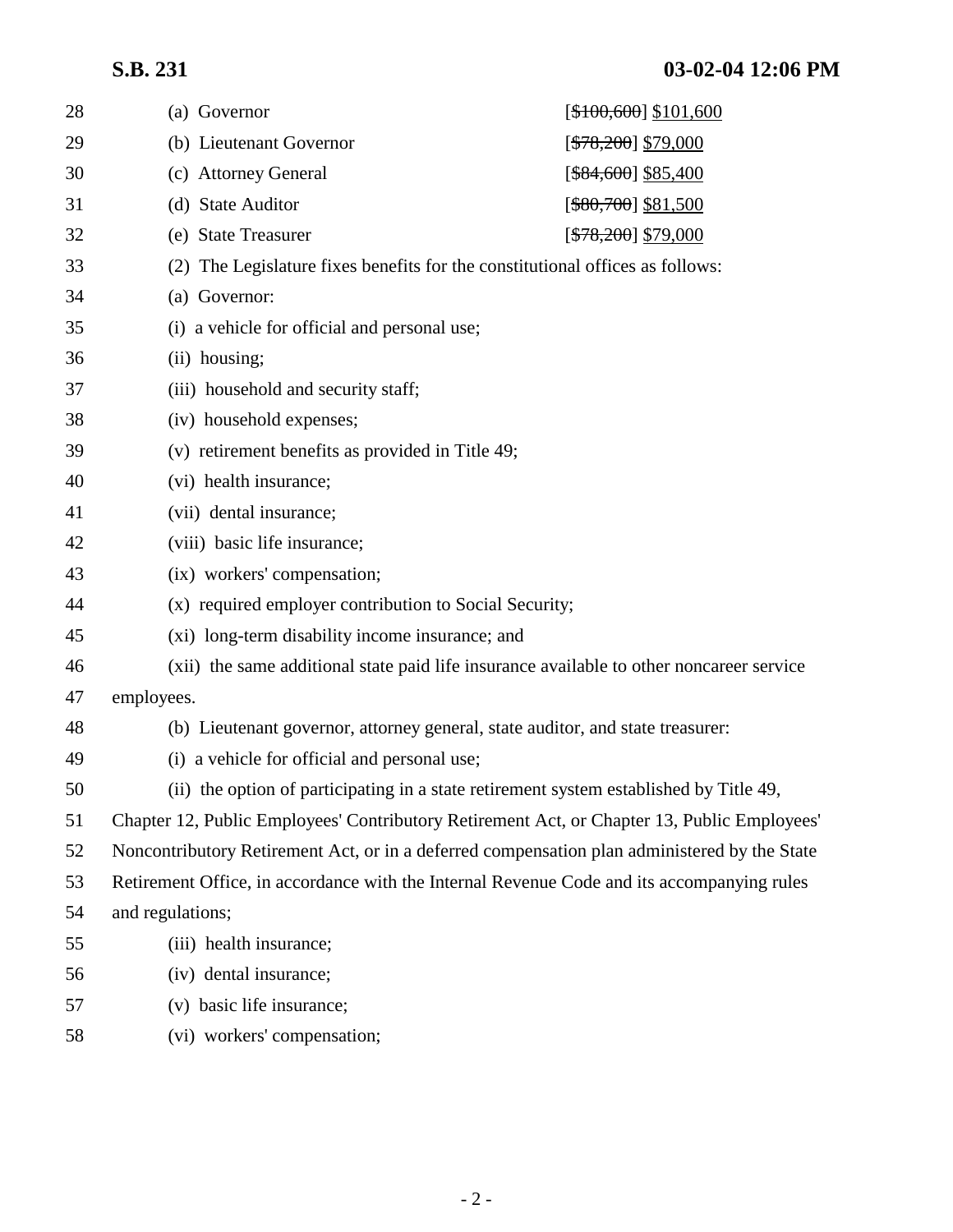# **03-02-04 12:06 PM** S.B. 231

| 59 | (vii) required employer contribution to Social Security;                                |                                             |  |  |
|----|-----------------------------------------------------------------------------------------|---------------------------------------------|--|--|
| 60 | (viii) long-term disability income insurance; and                                       |                                             |  |  |
| 61 | (ix) the same additional state paid life insurance available to other noncareer service |                                             |  |  |
| 62 | employees.                                                                              |                                             |  |  |
| 63 | (c) Each constitutional office shall pay the cost of the additional state-paid life     |                                             |  |  |
| 64 | insurance for its constitutional officer from its existing budget.                      |                                             |  |  |
| 65 | Section 2. Section 67-22-2 is amended to read:                                          |                                             |  |  |
| 66 | 67-22-2. Compensation -- Other state officers.                                          |                                             |  |  |
| 67 | (1) The governor shall establish salaries for the following state officers within the   |                                             |  |  |
| 68 | following salary ranges fixed by the Legislature:                                       |                                             |  |  |
| 69 | <b>State Officer</b>                                                                    | <b>Salary Range</b>                         |  |  |
| 70 | Commissioner of Agriculture and Food                                                    | $[$64,600 - $87,500]$ \$65,200 - \$88,400   |  |  |
| 71 | <b>Commissioner of Insurance</b>                                                        | $[ $64,600 - $87,500] $65,200 - $88,400$    |  |  |
| 72 | Commissioner of the Labor Commission                                                    | $[$ \$64,600 - \$87,500 \$65,200 - \$88,400 |  |  |
| 73 | Director, Alcoholic Beverage Control                                                    |                                             |  |  |
| 74 | Commission                                                                              | $[ $64,600 - $87,500] $65,200 - $88,400$    |  |  |
| 75 | Commissioner, Department of                                                             |                                             |  |  |
| 76 | <b>Financial Institutions</b>                                                           | $[ $64,600 - $87,500] $65,200 - $88,400$    |  |  |
| 77 | Members, Board of Pardons and Parole                                                    | $[ $64,600 - $87,500] $65,200 - $88,400$    |  |  |
| 78 | <b>Executive Director, Department</b>                                                   |                                             |  |  |
| 79 | of Commerce                                                                             | $[ $64,600 - $87,500] $65,200 - $88,400$    |  |  |
| 80 | Executive Director, Commission on                                                       |                                             |  |  |
| 81 | Criminal and Juvenile Justice                                                           | $[ $64,600 - $87,500] $65,200 - $88,400$    |  |  |
| 82 | <b>Adjutant General</b>                                                                 | $[ $64,600 - $87,500] $65,200 - $88,400$    |  |  |
| 83 | Chair, Tax Commission                                                                   | $[ $69,900 - $94,300] $70,600 - $95,200$    |  |  |
| 84 | Commissioners, Tax Commission                                                           | $[ $69,900 - $94,300] $70,600 - $95,200$    |  |  |
| 85 | Executive Director, Department of                                                       |                                             |  |  |
| 86 | Community and Economic                                                                  |                                             |  |  |
| 87 | Development                                                                             | $[ $69,900 - $94,300] $70,600 - $95,200$    |  |  |
| 88 | <b>Executive Director, Tax Commission</b>                                               | $[ $69,900 - $94,300] $70,600 - $95,200$    |  |  |
| 89 | Chair, Public Service Commission                                                        | $[ $69,900 - $94,300] $70,600 - $95,200$    |  |  |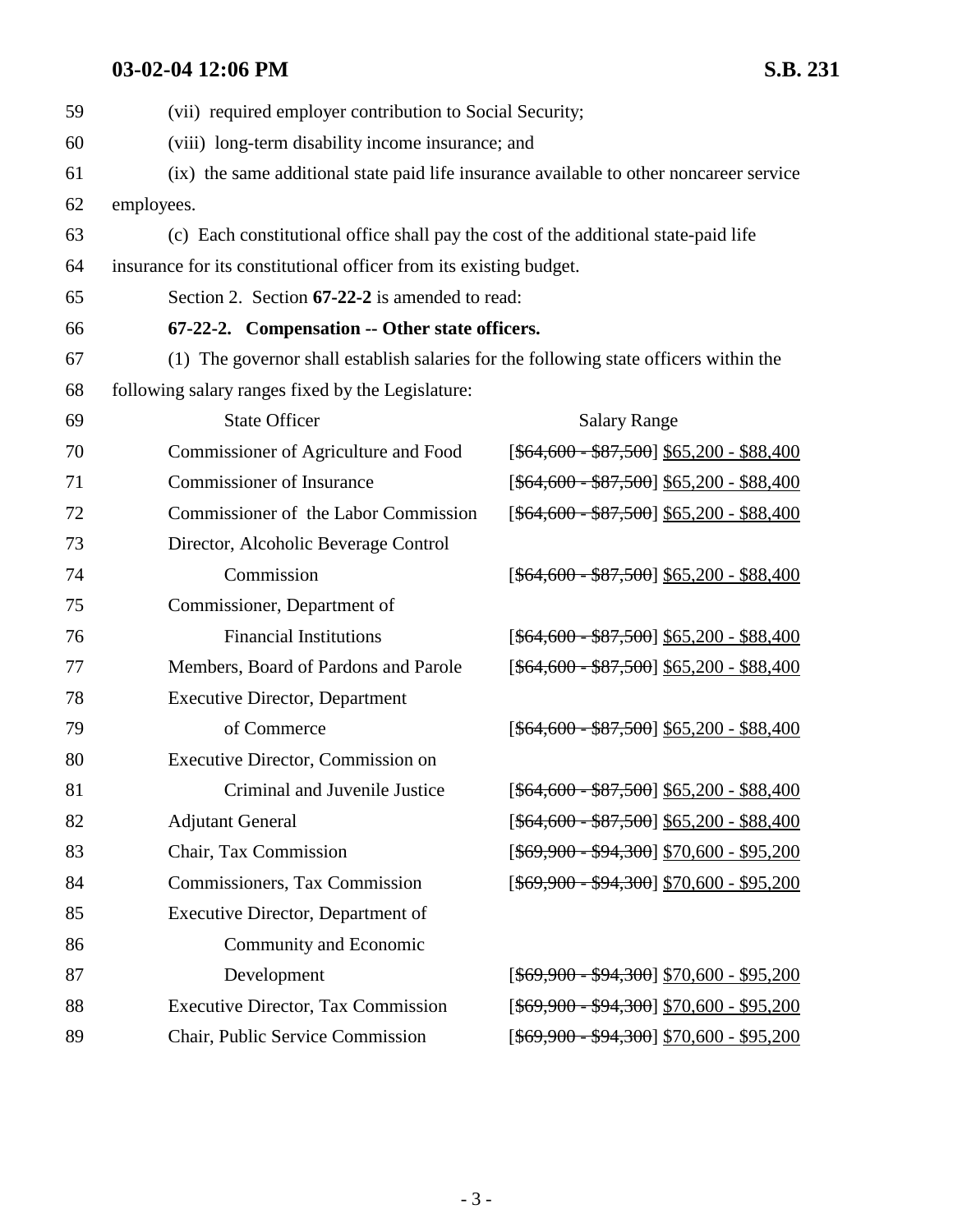## **S.B. 231 03-02-04 12:06 PM**

| 90  | [Commissioner] Commissioners,                                                               |                                                |  |  |
|-----|---------------------------------------------------------------------------------------------|------------------------------------------------|--|--|
| 91  | <b>Public Service Commission</b>                                                            | $[ $69,900 - $94,300] $70,600 - $95,200$       |  |  |
| 92  | <b>Executive Director, Department</b>                                                       |                                                |  |  |
| 93  | of Corrections                                                                              | $[ $76,000 - $102,600] $76,800 - $103,600$     |  |  |
| 94  | Commissioner, Department of Public Safety [\$76,000 - \$102,600] \$76,800 - \$103,600       |                                                |  |  |
| 95  | Executive Director, Department of                                                           |                                                |  |  |
| 96  | <b>Natural Resources</b>                                                                    | $[$76,000 - $102,600]$ \$76,800 - \$103,600    |  |  |
| 97  | Director, Governor's Office of Planning                                                     |                                                |  |  |
| 98  | and Budget                                                                                  | $[ $76,000 - $102,600] $76,800 - $103,600$     |  |  |
| 99  | Executive Director, Department of                                                           |                                                |  |  |
| 100 | <b>Administrative Services</b>                                                              | $[ $76,000 - $102,600] $76,800 - $103,600$     |  |  |
| 101 | Executive Director, Department of                                                           |                                                |  |  |
| 102 | Human Resource Management                                                                   | $[ $76,000 - $102,600] $76,800 - $103,600$     |  |  |
| 103 | Executive Director, Department of                                                           |                                                |  |  |
| 104 | <b>Environmental Quality</b>                                                                | $[ $76,000 - $102,600] $76,800 - $103,600$     |  |  |
| 105 | [State Olympic Officer                                                                      | $$82,800 - $111,800]$                          |  |  |
| 106 | Executive Director, Department of                                                           |                                                |  |  |
| 107 | <b>Workforce Services</b>                                                                   | $[\$82,800 - $111,800]$ \$83,600 - \$112,900   |  |  |
| 108 | Executive Director, Department of                                                           |                                                |  |  |
| 109 | Health                                                                                      | $[\$82,800 - $111,800]$ \$83,600 - \$112,900   |  |  |
| 110 | <b>Executive Director, Department</b>                                                       |                                                |  |  |
| 111 | of Human Services                                                                           | $[ $82,800 - $111,800] $83,600 - $112,900$     |  |  |
| 112 | <b>Executive Director, Department</b>                                                       |                                                |  |  |
| 113 | of Transportation                                                                           | $[$ \$82,800 - \$111,800] \$83,600 - \$112,900 |  |  |
| 114 | <b>Chief Information Officer</b>                                                            | $[$ \$82,800 - \$111,800] \$83,600 - \$112,900 |  |  |
| 115 | (2) (a) The Legislature fixes benefits for the state offices outlined in Subsection (1) as  |                                                |  |  |
| 116 | follows:                                                                                    |                                                |  |  |
| 117 | (i) the option of participating in a state retirement system established by Title 49, Utah  |                                                |  |  |
| 118 | State Retirement and Insurance Benefit Act, or in a deferred compensation plan administered |                                                |  |  |
|     |                                                                                             |                                                |  |  |

119 by the State Retirement Office in accordance with the Internal Revenue Code and its

120 accompanying rules and regulations;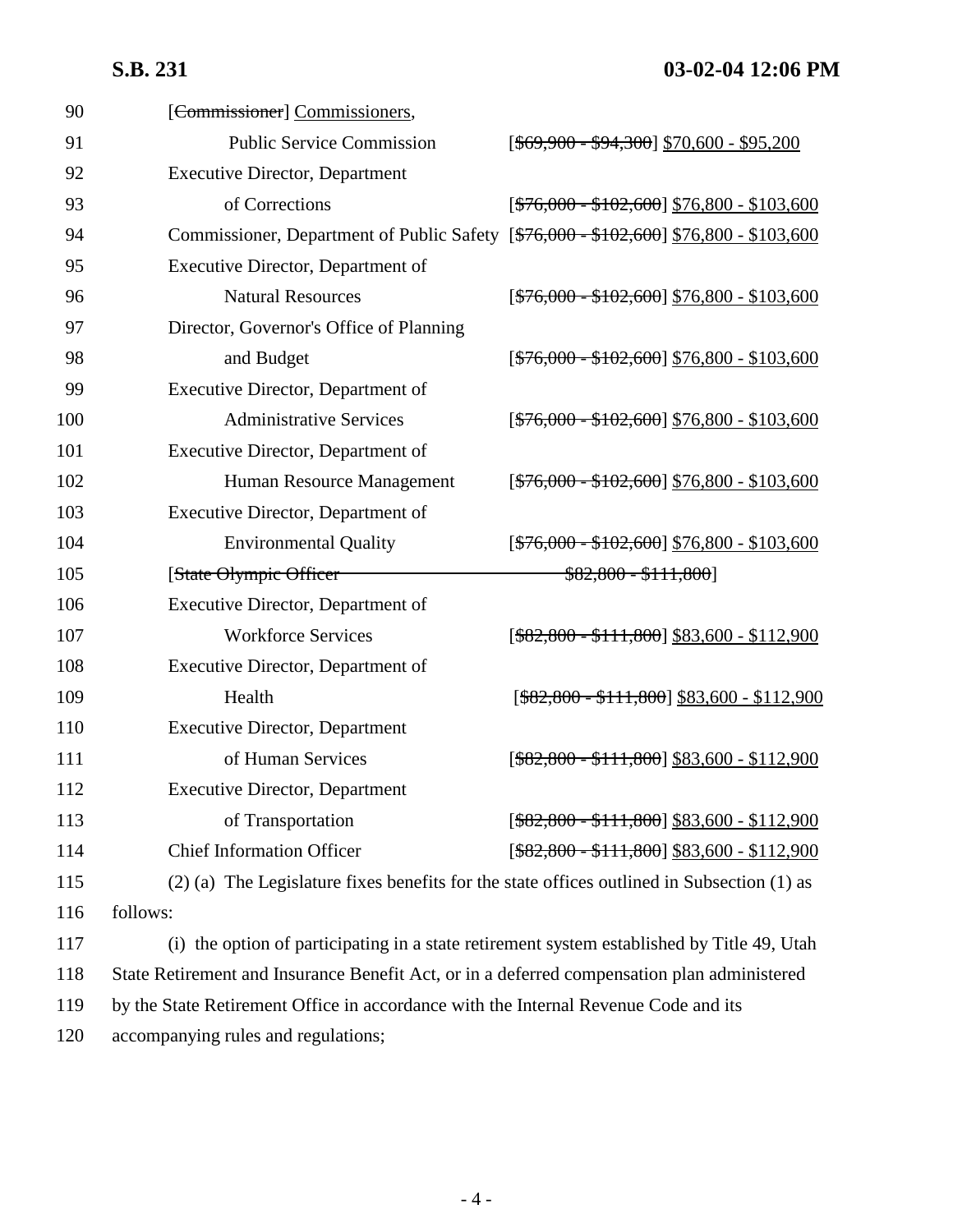# **03-02-04 12:06 PM** S.B. 231

| 121 | (ii) health insurance;                                                                       |
|-----|----------------------------------------------------------------------------------------------|
| 122 | (iii) dental insurance;                                                                      |
| 123 | (iv) basic life insurance;                                                                   |
| 124 | (v) unemployment compensation;                                                               |
| 125 | (vi) workers' compensation;                                                                  |
| 126 | (vii) required employer contribution to Social Security;                                     |
| 127 | (viii) long-term disability income insurance;                                                |
| 128 | (ix) the same additional state-paid life insurance available to other noncareer service      |
| 129 | employees;                                                                                   |
| 130 | (x) the same severance pay available to other noncareer service employees;                   |
| 131 | (xi) the same sick leave, converted sick leave, educational allowances, and holidays         |
| 132 | granted to Schedule B state employees, and the same annual leave granted to Schedule B state |
| 133 | employees with more than ten years of state service;                                         |
| 134 | (xii) the option to convert accumulated sick leave to cash or insurance benefits as          |
| 135 | provided by law or rule upon resignation or retirement according to the same criteria and    |
| 136 | procedures applied to Schedule B state employees;                                            |
| 137 | (xiii) the option to purchase additional life insurance at group insurance rates according   |
| 138 | to the same criteria and procedures applied to Schedule B state employees; and               |
| 139 | (xiv) professional memberships if being a member of the professional organization is a       |
| 140 | requirement of the position.                                                                 |
| 141 | (b) Each department shall pay the cost of additional state-paid life insurance for its       |
| 142 | executive director from its existing budget.                                                 |
| 143 | (3) The Legislature fixes the following additional benefits:                                 |
| 144 | (a) for the executive director of the State Tax Commission a vehicle for official and        |
| 145 | personal use;                                                                                |
| 146 | (b) for the executive director of the Department of Transportation a vehicle for official    |
| 147 | and personal use;                                                                            |
| 148 | (c) for the executive director of the Department of Natural Resources a vehicle for          |
| 149 | commute and official use;                                                                    |
| 150 | (d) for the Commissioner of Public Safety:                                                   |
| 151 | (i) an accidental death insurance policy if POST certified; and                              |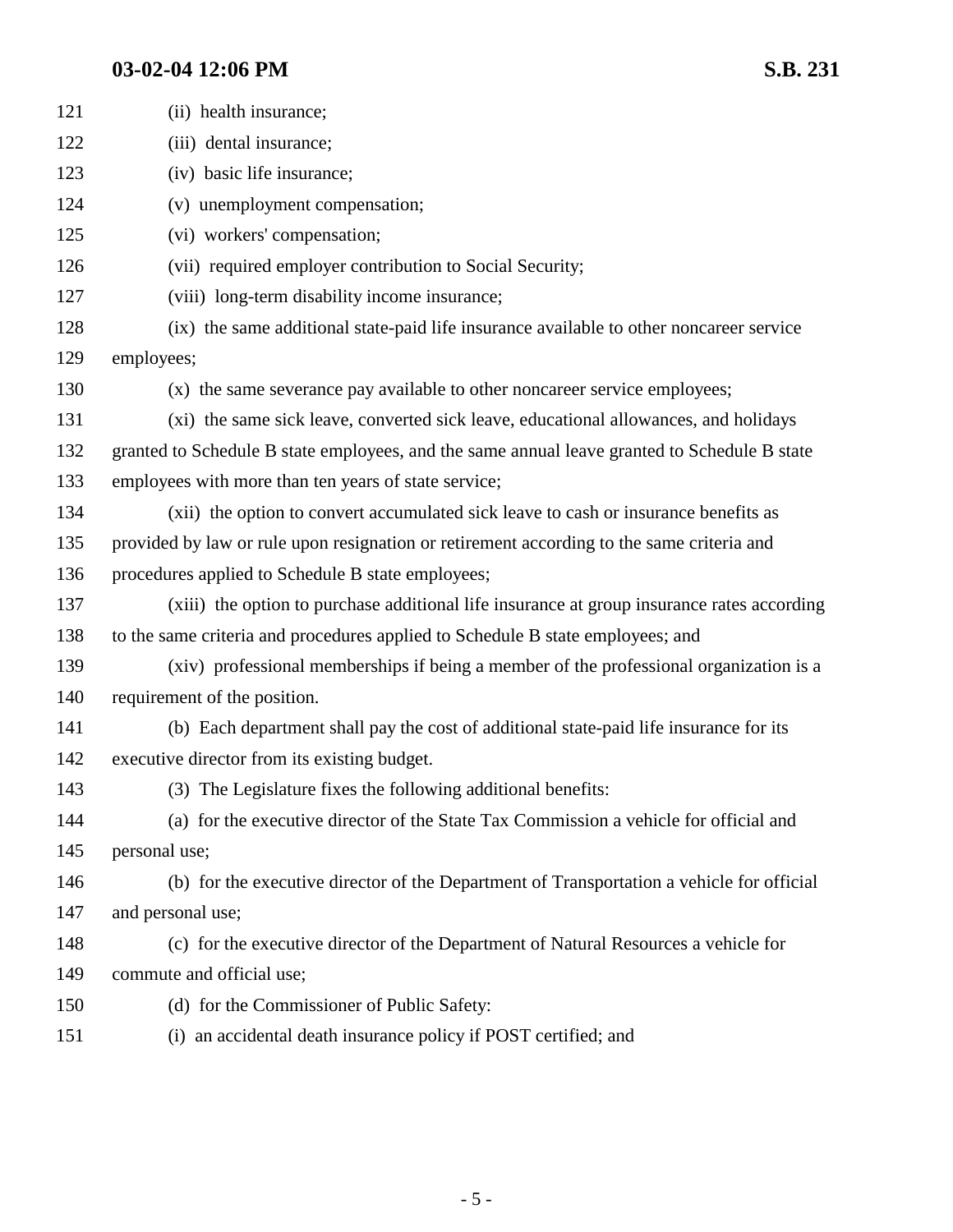**S.B. 231 03-02-04 12:06 PM**

| (ii) a public safety vehicle for official and personal use;                                     |
|-------------------------------------------------------------------------------------------------|
| (e) for the executive director of the Department of Corrections:                                |
| (i) an accidental death insurance policy if POST certified; and                                 |
| (ii) a public safety vehicle for official and personal use;                                     |
| (f) for the Adjutant General a vehicle for official and personal use; and                       |
| (g) for each member of the Board of Pardons and Parole a vehicle for commute and                |
| official use.                                                                                   |
| (4) (a) The governor has the discretion to establish a specific salary for each office          |
| listed in Subsection (1), and, within that discretion, may provide salary increases within the  |
| range fixed by the Legislature.                                                                 |
| (b) The governor shall apply the same overtime regulations applicable to other FLSA             |
| exempt positions.                                                                               |
| (c) The governor may develop standards and criteria for reviewing the performance of            |
| the state officers listed in Subsection (1).                                                    |
| (5) Salaries for other Schedule A employees, as defined in Section 67-19-15, which are          |
| not provided for in this chapter, or in Title 67, Chapter 8, Utah Executive and Judicial Salary |
| Act, shall be established as provided in Section 67-19-15.                                      |
| Section 3. Effective date.                                                                      |
| This bill takes effect on June 19, 2004.                                                        |
|                                                                                                 |

### **Legislative Review Note as of 3-2-04 11:03 AM**

A limited legal review of this legislation raises no obvious constitutional or statutory concerns.

## **Office of Legislative Research and General Counsel**